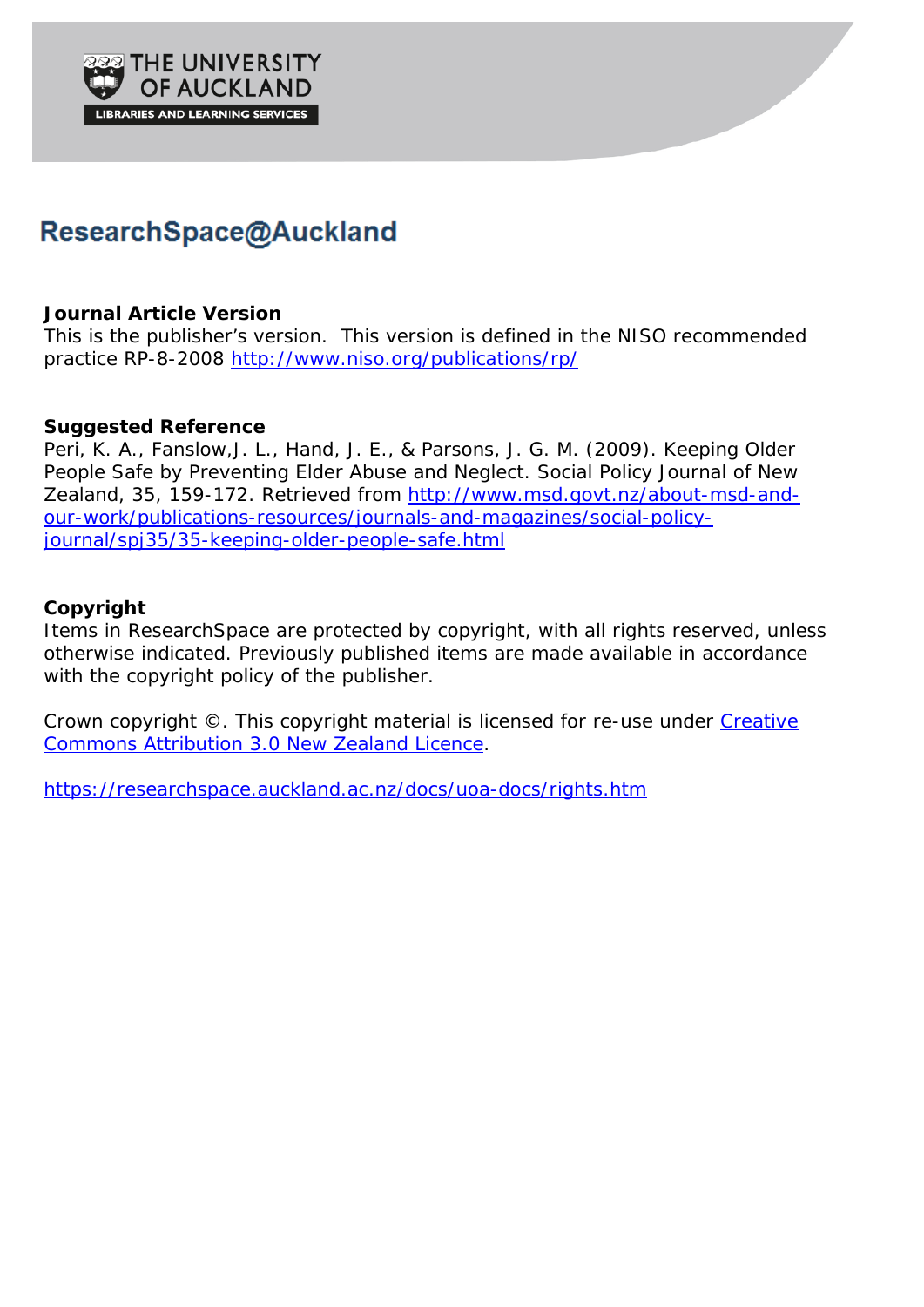# **KEEPING OLDER PEOPLE SAFE BY PREVENTING ELDER ABUSE AND NEGLECT**

Kathryn Peri $<sup>1</sup>$ </sup> Janet Fanslow Jennifer Hand John Parsons University of Auckland

#### **Abstract**

Preventing family violence, including the abuse and neglect of older people, is an important community and social policy issue in New Zealand. Although significant research and intervention activities have been undertaken to reduce family violence in general, less is known about the nature of elder abuse and neglect, and appropriate and effective prevention strategies in a New Zealand context. Drawing on qualitative interviews with older people and their caregivers, as well as service providers and non-governmental organisations that provide support to older people, this article discusses recent research findings related to societal-level risk and protective factors that may affect the incidence of elder abuse and neglect. Some of the factors identified include the need to pay attention to ageism and older people's rights, gender roles, and societal ideas about individuals and families. The findings have implications for policy and practice. Supporting community and societal change that reduces ageism and promotes positive and valued roles for older people will contribute to the wider goal. Practical strategies – such as the provision of information for older people, family and carers – that support the empowerment of older people may also help to minimise the risks of elder abuse and neglect.

# INTRODUCTION

"All families and whānau should have healthy, respected, stable relationships, free from violence." (Taskforce for Action on Violence within Families)

# Changing Demographics, Ageing Population

The 65 years and older population group is expected to grow steadily over the next 50 years. Projections indicate that 13% of the population will be 65 years and over by 2010, with an anticipated further growth to 25% by 2051 (Bryant 2003). The ethnic make-up of the New Zealand population is also expected to alter during this time, with the proportion of Māori, Pacific and Asian groups increasing relative to the current majority of those of New Zealand European descent (Statistics New Zealand 2004). The Māori population aged 65 and over is

 $\overline{a}$ 

<sup>1</sup> **Acknowledgements**

The authors would like to acknowledge the Families Commission, which has contributed financial support; the older people who shared their stories and experiences; the service providers and NGO staff who participated in focus groups and individual interviews; and Age Concern New Zealand and the Elder Abuse and Neglect Prevention Coordinators across New Zealand, who supported the research during the development and data collection phases of the study.

**Correspondence**

Kathy Peri, Research Fellow, School of Nursing, University of Auckland, k.peri@auckland.ac.nz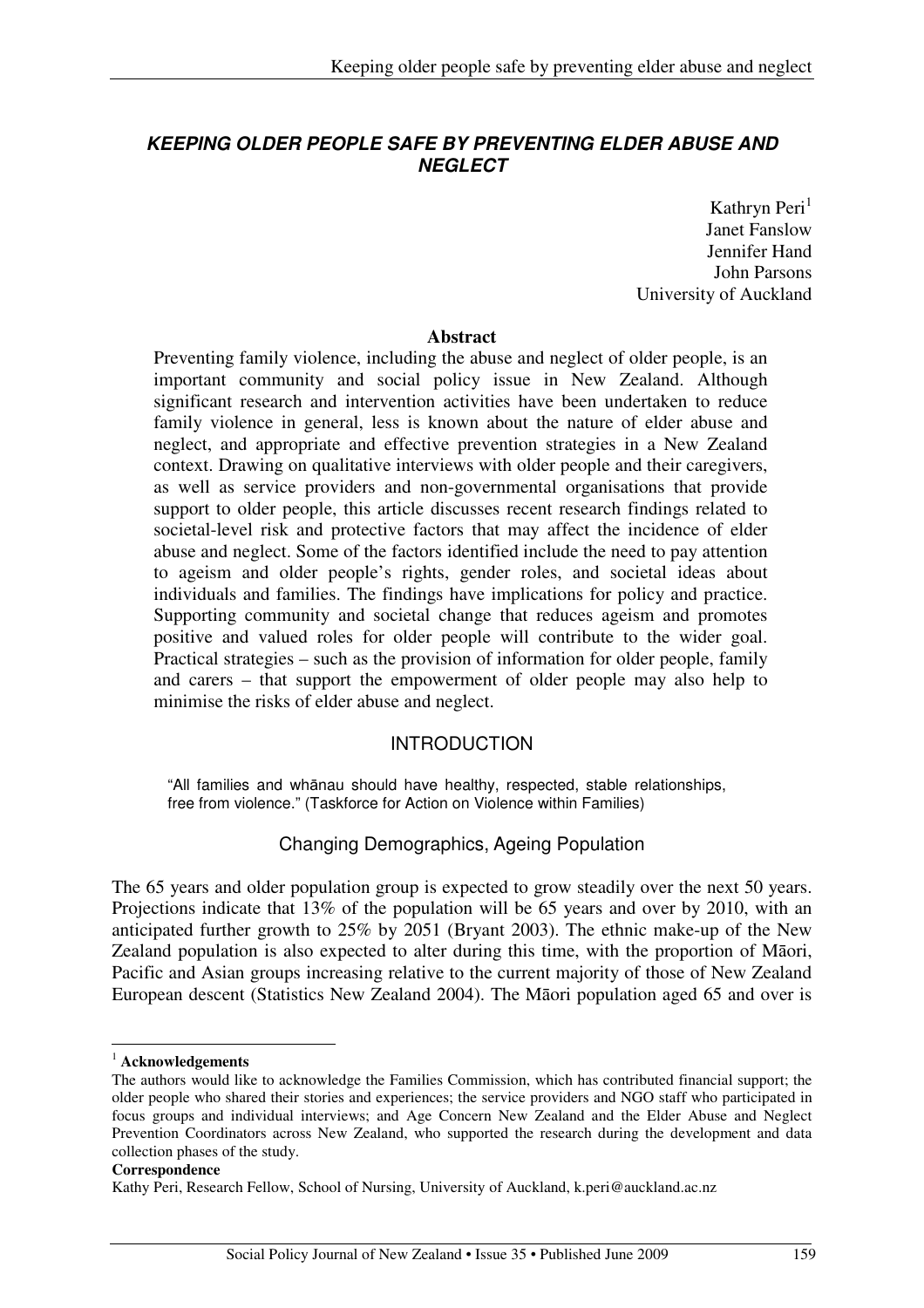projected to increase from 3% currently to 7%, the equivalent Pacific group from 3% to 6%, and the Asian group from 4% to 8% (Statistics New Zealand 2004).

## Increasing Awareness of Issues and Incidence Associated with Family Violence

Since the 1970s there has been increasing awareness of, and outcry against, the incidence of family violence within New Zealand. Much of this awareness and activity have focused on recognition of, and response to, intimate partner violence and child abuse and neglect (see Fanslow 2005 for a review).

Less activity has taken place to further our understanding of the scale and impact of elder abuse and neglect in New Zealand. Internationally, estimates of the percentage of older people who are abused ranges between 1% and 10% of all older people (Lachs et al. 1997). A random sample of community-dwelling older people in the USA reported a prevalence rate of abuse in family settings of 32 abused older people per 1,000. Estimates of abuse are higher for older people with dementia who are being cared for by family caregivers. Other researchers have suggested that elder neglect is more common than elder abuse (Wolf and Pillemer 1989).

Obtaining accurate estimates of the prevalence of elder abuse and neglect in New Zealand will require having agreed definitions about what constitutes elder abuse and neglect, and an appropriate study being carried out to assess the frequency with which the abuse occurs. Such a study would also need to take into account methodological complexities such as issues associated with housing locations for older people and individuals' mental competency to respond.

Until such a study is conducted we are reliant on proxy information about the scale of the problem, such as cases that present to elder abuse and neglect services. Although this information is likely to under-report the occurrence of elder abuse and neglect, because it relies on the highly variable reporting practices of agencies and practitioners as well as the reporting by older people themselves, it does provide some indication of the elder abuse and neglect cases that are encountered in this country.

# Defining Elder Abuse and Neglect

The literature shows that defining elder abuse and neglect is problematic and that definitions vary internationally. The reason for this difficulty arises from the differences in theories about the nature and causes of abuse and neglect of older people (Lachs and Pillemer 2004). New Zealand has adopted the New Zealand Age Concern Elder Abuse and Prevention Service definition: elder abuse and neglect are usually committed by a person known to the victim and with whom they have a relationship implying trust. A person who abuses an older person usually has some sort of control or influence over him or her.

In general, New Zealand figures indicate that reported cases of abuse and neglect are consistent with overseas figures (Age Concern NZ 2005). From July 2002 to June 2004 Age Concern New Zealand Inc. reported 1288 cases. Of these, 950 were a result of abuse and neglect, 104 cases were abuse or neglect from an institutional policy or practice, and the remaining 234 were cases of self-neglect. Most cases were women, aged between 75 and 84 years. There has been very little New Zealand research on the physical and other effects of elder abuse. However, case reports and anecdotal evidence indicate that such abuse can have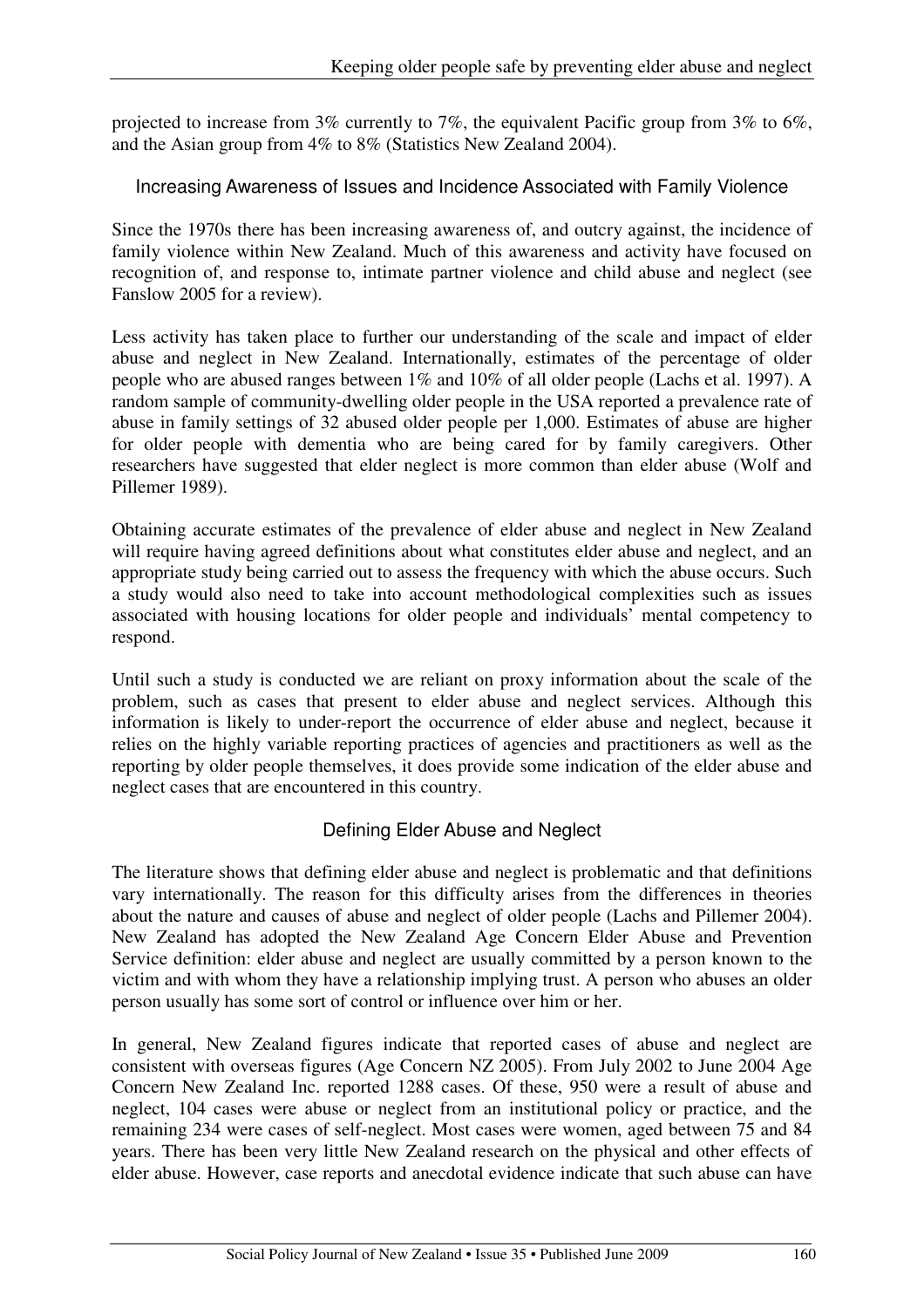wide-ranging and long-term effects on the older person's physical and mental health, finances, living arrangements and family/whānau relationships (Fanslow 2005). Other research has documented how the results of abuse and neglect on an older person diminish their ability to actively contribute as a member of their community (Age Concern NZ 2005).

## **Background**

This research project was initiated by the Families Commission following a stakeholder workshop to identify research and information needs related to elder abuse and neglect. It was undertaken to improve our understanding of the risk and protective factors that may be associated with the elder abuse and neglect of older people in New Zealand (Families Commission 2008). The project utilised an ecological framework to explore these factors as they relate to elder abuse and neglect, drawing on information obtained from the perspective of older people, service providers, and coordinators of governmental and non-governmental organisations (see Figure 1 in Krug et al. 2002). The ecological model allows representation and exploration of the relationship between individual and contextual factors, and considers violence as being the product of multiple levels that influence behaviour. It has been advocated as a useful model for examining elder abuse and neglect by Fanslow (2005).

For this article we focused on identification and discussion of societal-level risk and protective factors associated with the occurrence or amelioration of elder abuse and neglect, because these are the factors that are most appropriately dealt with through actions at the level of social policy.

# **METHODS**

Qualitative methods were used to capture data about elder abuse and neglect from a range of stakeholders. The sampling frame was designed to ensure that a wide range of expertise and knowledge was accessed. The sample consisted of: (a) older people, both those who had experienced elder abuse and neglect and those who had not; (b) health professionals, representatives of non-government organisations (NGOS) and other groups that provide services for older people; and (c) representatives from a range of different ethnic groups. Respondents were recruited from multiple regions around the country.

Data collection methods included face-to-face interviews, focus group interviews and telephone interviews. Interview guides were developed after consultation and review of the literature. The interview guide was designed to collect data across ecological levels, from the individual to the societal. Data analysis took a general inductive approach (Thomas 2006).

The following sections describe the recruitment procedures for each group of participants, data collection techniques, and interview topics covered.

# Older People Who Had Experienced Abuse and/or Neglect

A two-stage recruitment procedure was used to contact and interview these people in a way that minimised the risk of re-traumatising them. Elder Abuse and Neglect Prevention (EANP) services made the first invitation to potential participants who were now in safe situations. Twenty-two EANP services from around New Zealand were invited to participate in the study. Eight declined, citing a lack of suitable clients as their main reason. From the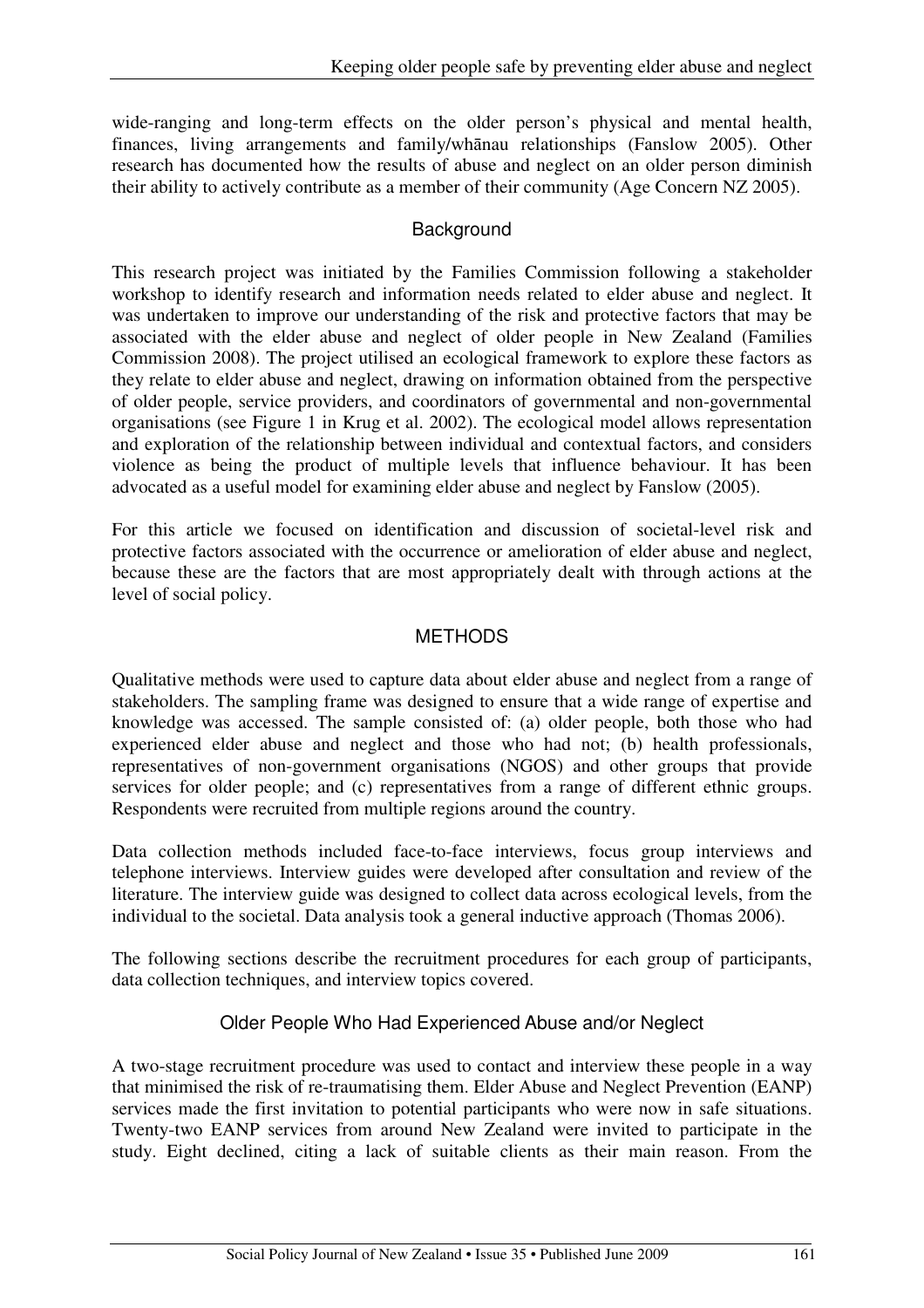remaining 14 services, eight EANP service coordinators agreed to help recruit older people who had experienced abuse or neglect.

Potential participants for interview were chosen and initially approached by the elder abuse coordinator to ascertain their interest in participating in the study. Of 25 older people approached across New Zealand, 15 agreed to participate and were interviewed. Informants who agreed to participate were contacted by the researcher and offered one-on-one, face-toface interviews in their homes at a time convenient to them.

*Inclusion and exclusion criteria.* Older people who were over the age of 65, who were known to be victims of abuse or neglect and who were living in community dwellings or residential care facilities were included in the study. People were excluded if they were unable to give informed consent, were acutely unwell, or were in a vulnerable position or still considered an active case by elder abuse coordinators.

*Interview topics.* Interviews included discussions about their experience as victims of abuse and/or neglect. Interviews explored the abusive situation, the respondent's relationship with the abuser, and the physical and emotional impact of the abusive situation. The informant's view on the strengths and coping strategies they brought to the situation was also assessed, along with the respondents' views on community and societal attitudes towards older people. Older people's responses to this latter category of questioning form the basis for the analysis and discussion in the present paper.

# Older People Who Had Not Experienced Abuse or Neglect

Older people who attended social activity groups run by an NGO in Wellington and by a service provider for older Pacific people in South Auckland were invited to participate in focus groups. They were informed of the aims of the study and invited to participate. Participants who elected to complete focus group interviews gathered in groups of 6 to 10 at a site in their community. Informed consent was obtained prior to interview commencement. A facilitated discussion, based on the interview guide, was led by experienced facilitators, assisted by note takers. Focus groups were audiotaped and notes taken. A total of 21 older people participated in three focus groups.

*Interview topics*. Focus groups discussed participants' views about older people who are abused and neglected, and about what contributes to abusive or neglectful situations. The discussion also explored how older people felt they protected themselves against being abused and neglected. The group's views on societal factors that might protect older people, or that contribute to elder abuse and neglect, were also assessed. The discussion also sought to explore who were considered to be the most important people to respond to an older abused person.

# Service Providers, Community Groups and NGOs

Those who had had contact with abused or neglected older people attended focus groups in either the North or South Island of New Zealand. Participants were from a range of health professions and roles, and included a gerontology nurse specialist, social workers, registered nurses, needs assessment service coordinators, medical health professionals, and Māori health workers. Four focus groups were held with NGO groups and service agencies: two in the North Island and two in the South Island. The informants were from a range of organisations,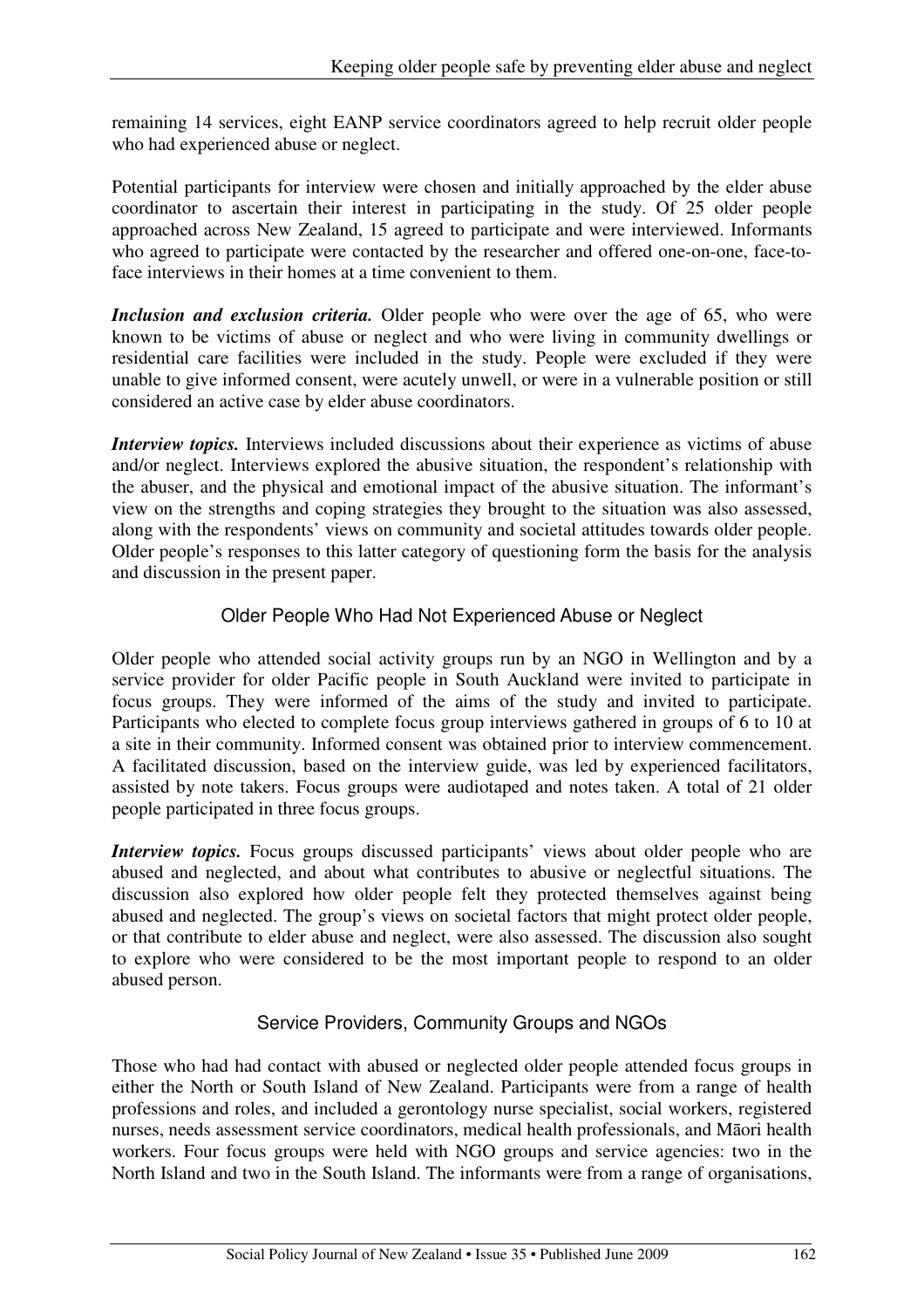including the Mental Health Foundation, Stroke Foundation, Victim Support, City Missions, Alzheimer's Society, Police, and Home Support services. Focus groups lasted between 60 and 90 minutes, and were audiotaped and had notes taken.

*Interview topics*. Focus group participants were invited to discuss the factors that may contribute to abusive situations, the barriers that may arise to helping older people who are at risk, and the roles they play through their organisations in order to reduce or respond to this risk. Respondents were asked for their views on what protects older people from being abused and what strengths they felt contribute to these protective mechanisms. Respondents were also asked to reflect on ways that elder abuse and neglect service delivery might be improved, and to highlight policy options that might contribute to the prevention of the abuse of older people.

# Ethics Approval

Ethics approval was sought and received from the University of Auckland Ethics Committee in March 2007 (Ref. 2007/042) to conduct interviews and focus groups with nongovernmental organisations and personnel. Ethics approval was sought and received from the Multi-Region Ethics Committee in May 2007 (Ref. MEC/07/04/056) to conduct interviews and focus groups with older informants and District Health Board service providers.

All older people, health and service agency staff who agreed to take part in the study gave written informed consent.

All interviewers were experienced qualitative interviewers who received a comprehensive briefing about elder abuse and neglect. This was essential to ensure that if any adverse effects arose during the interview, victims were provided with appropriate support. The method of recruitment also allowed for close monitoring and any necessary after-care to be delivered by the elder abuse coordinator.

# Data Analysis

The qualitative data were prepared in a standard Word/rtf format for importing into Excel for ease of handling the transcripts. A general inductive approach was employed to analyse the qualitative data to identify dominant and significant categories and themes in the text (Thomas 2006, Creswell 2003). An independent researcher read sections of the transcripts to ensure trustworthiness and reliability of the analysed data. The emergent themes were checked by key informants to ensure the themes and categories were understood and consistent with the reported perspectives and experiences of those interviewed. Societal-level risk and protective factors related to elder abuse and neglect that emerged from the data are presented below, in separate sections. Within each section the theme is identified by its heading, the key points of the theme are summarised, and some illustrative quotes are presented.

# RISK FACTORS

# Ageism and Social Marginalisation

Informants from all groups expressed the view that older people are fundamentally undervalued and not respected. For some, this is linked to the fact that older people are no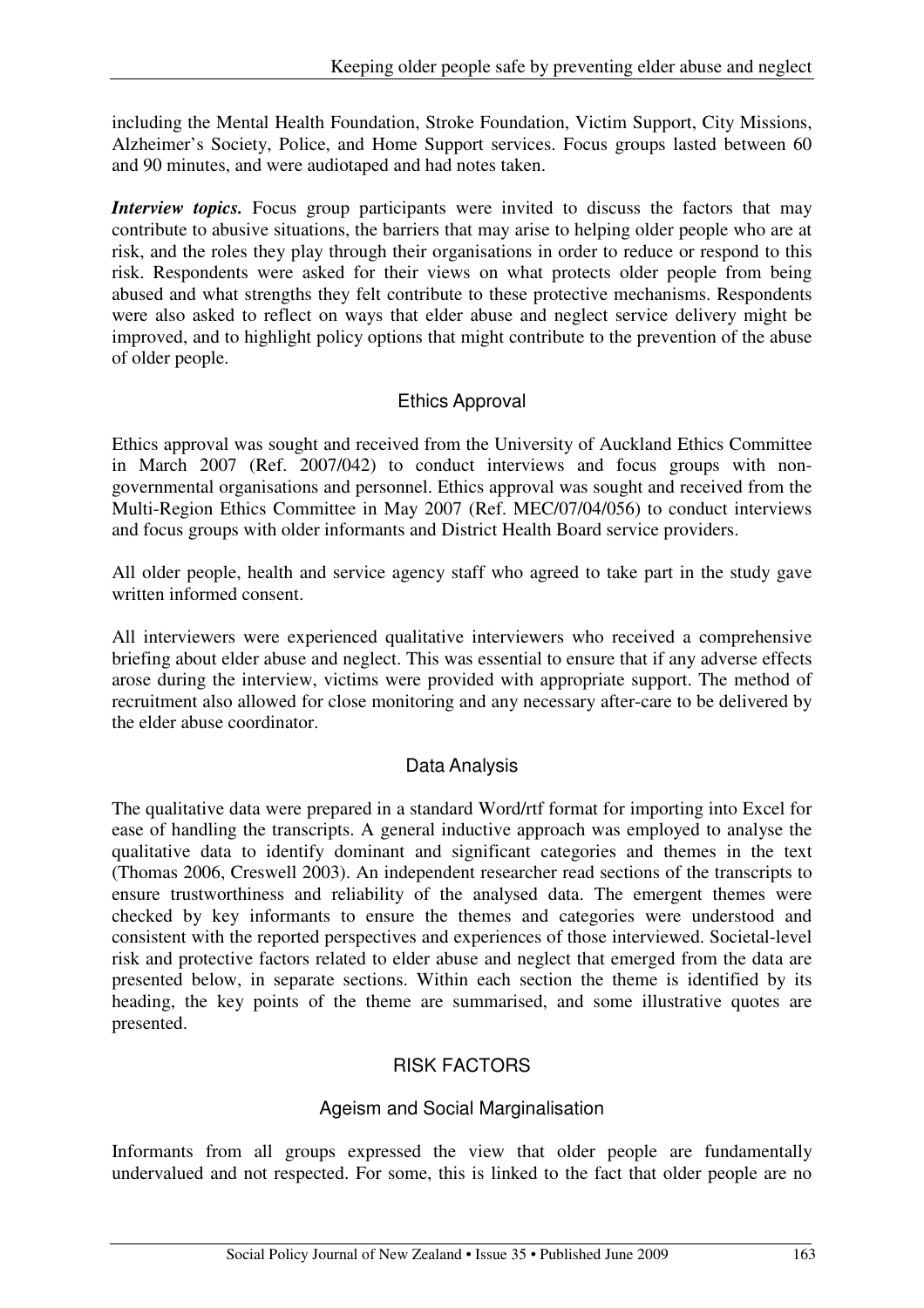longer in paid employment, which was seen as a reflection of social and cultural norms about "productivity", where only those who are earning an income are seen as contributing to society. Other informants reported that the societal view of older people is so commonly linked with images of loss of health, income, and physical and mental competence that older people themselves expect that this is how their lives will be:

"There are these ageist views which keep people down … older people, once retired, are often not respected." (Wellington, NGO focus group)

"They think we have lost our marbles and [they] don't want to attend to older people." (Abused female, age group 70–80)

"There is a general feeling of ambivalence towards older people in the town I live in." (Wellington, non-abused focus group)

#### Gender Roles

Older informants noted that cultural expectations about the role of women could place them at risk from particular types of elder abuse. They highlighted the risks of financial abuse that has been created by cultural stereotypes prohibiting women from handling or making decisions about money. In particular, they felt that some older women's lack of familiarity with handling money leaves them at risk of financial abuse. Service providers and NGO informants agreed that the misuse of EPOA (enduring power of attorney) put older women at risk in relation to property and welfare:

"My husband controlled all the finances. I didn't know how to do things like sign a cheque, so when he died I was reliant on my daughter-in-law to help … she went on and helped herself to my money." (Abused female, age group 70–80)

"Women in the 'old' age cohort, meaning those over the age of 75 years, and women from some ethnic communities were considered to be at higher risk of this type of abuse." (Auckland service provider focus group)

"When I came in here my niece, who was my appointed guardian and who I had been supporting … for years, robbed me of all my money and sold all my possessions." (Abused female, age group 75–85)

#### Time Pressures on Families

Although respondents said that family solidarity is valued as an ideal (by them, and the wider community), they also felt that this solidarity was under pressure from societal factors such as economic stress on families. One way these pressures manifest themselves is when older people in residential care are not visited because the adults in the family are already overburdened with making a living and raising children. This scenario was noted by respondents from all groups.

"Society is very selfish. The young and the middle-aged are too busy for older people." (Christchurch, service provider focus group)

"Carers are in a sandwich situation." (Wellington, NGO focus group)

"Sometimes we have no choice. We have to take our older person where they can be looked after 24/7 while we do our own things … something we never used to do, but this is New Zealand. And we have to look at our own lives as well." (Pacific older person)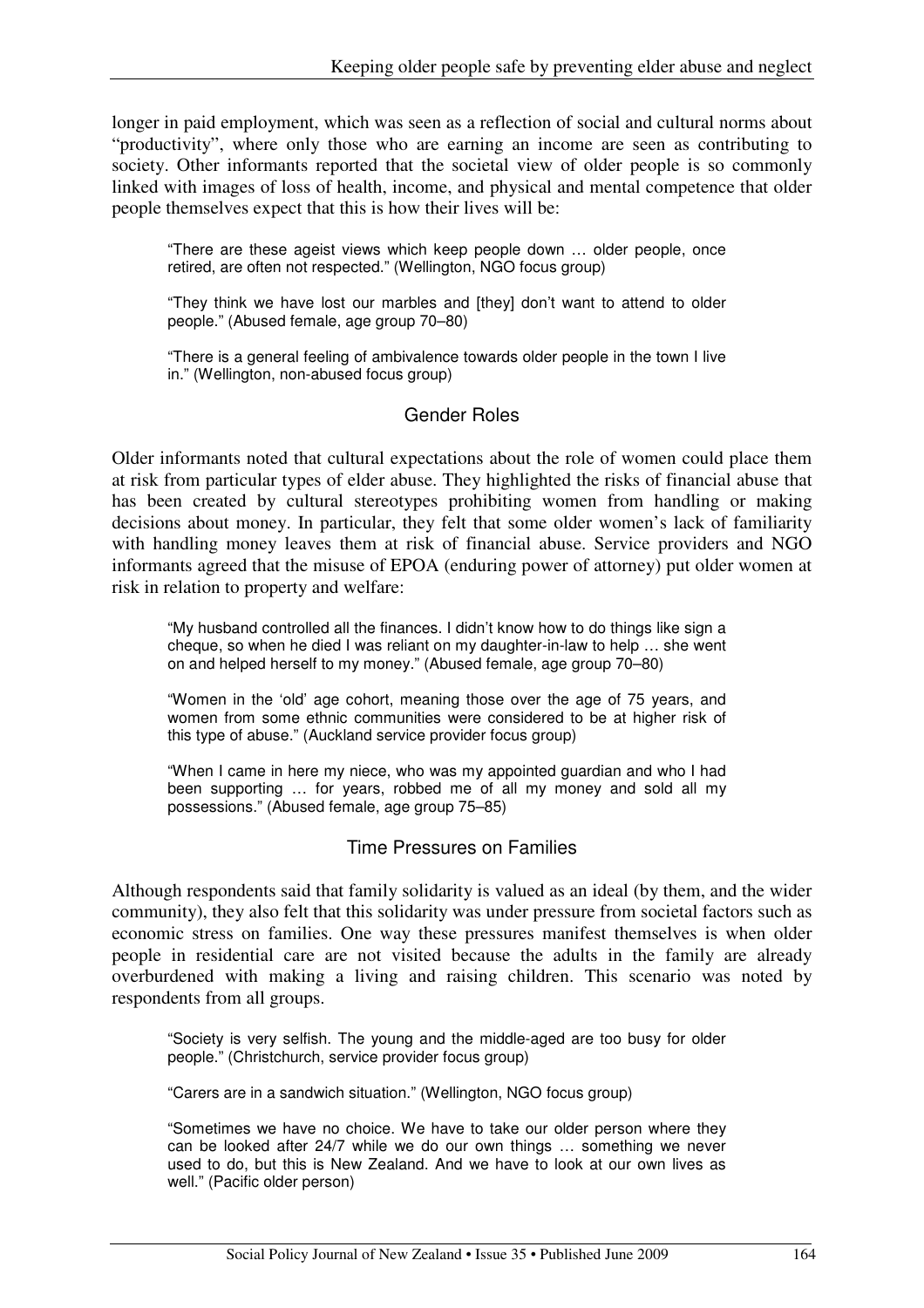#### Financial Pressures on Families

Informants recognised that financial pressures on families are great, and that societal factors, such as high interest rates, contribute to this burden. Informants felt this pressure often increases when trust funds or land ownership are managed or owned by older people, making them more vulnerable to abuse when families are experiencing financial difficulties:

"People are becoming more self-centred because of the economic situation, with both parents working and little time left over for the older generation." (Auckland, Indian focus group)

"Rural families with potentially large inheritances work with legal systems to remove legal titles from the older person." (South Island, NGO focus group)

#### Societal Ideas about Families

Informants also considered that some societal ideas about how families are supposed to work and the roles people play within them could contribute to elder abuse. Respondents felt that changing cultural perspectives about reciprocity between generations, and families' collective responsibility to look after each other, might contribute to the occurrence of elder abuse. For example, beliefs about the inter-generational transfer of money and property can lead to financial abuse, and ideas about loyalty to family members can get translated into silence about such abuse:

"Some [family members] have the idea that 'my parents' money is 'their own'." (Christchurch, service provider focus group)

"My other son wouldn't believe me when I eventually told him what he [abusive son] was doing to me." (Abused male, age group 85–95)

"Respect to older people and support is important. When the children do not respect the parents they feel very shamed, [and] this makes it harder to disclose abuse." (Auckland, Chinese informant)

#### Societal Ideas about Individuals

Cultural norms about the importance of independence and not asking for help were also thought to contribute to the occurrence and repetitive nature of elder abuse. In some cases, older informants described their strategies for handling adversity, which actually hampered early reporting of abuse and neglect to outside agencies. Such stoicism can cause the older person to remain at risk for a considerably longer period:

"I didn't tell anyone about the situation as I didn't know what would happen to me. I have always had to stand on my own two feet." (Abused female, age group 65–75)

"I didn't want to make a fuss." (Abused female, age group 70–80)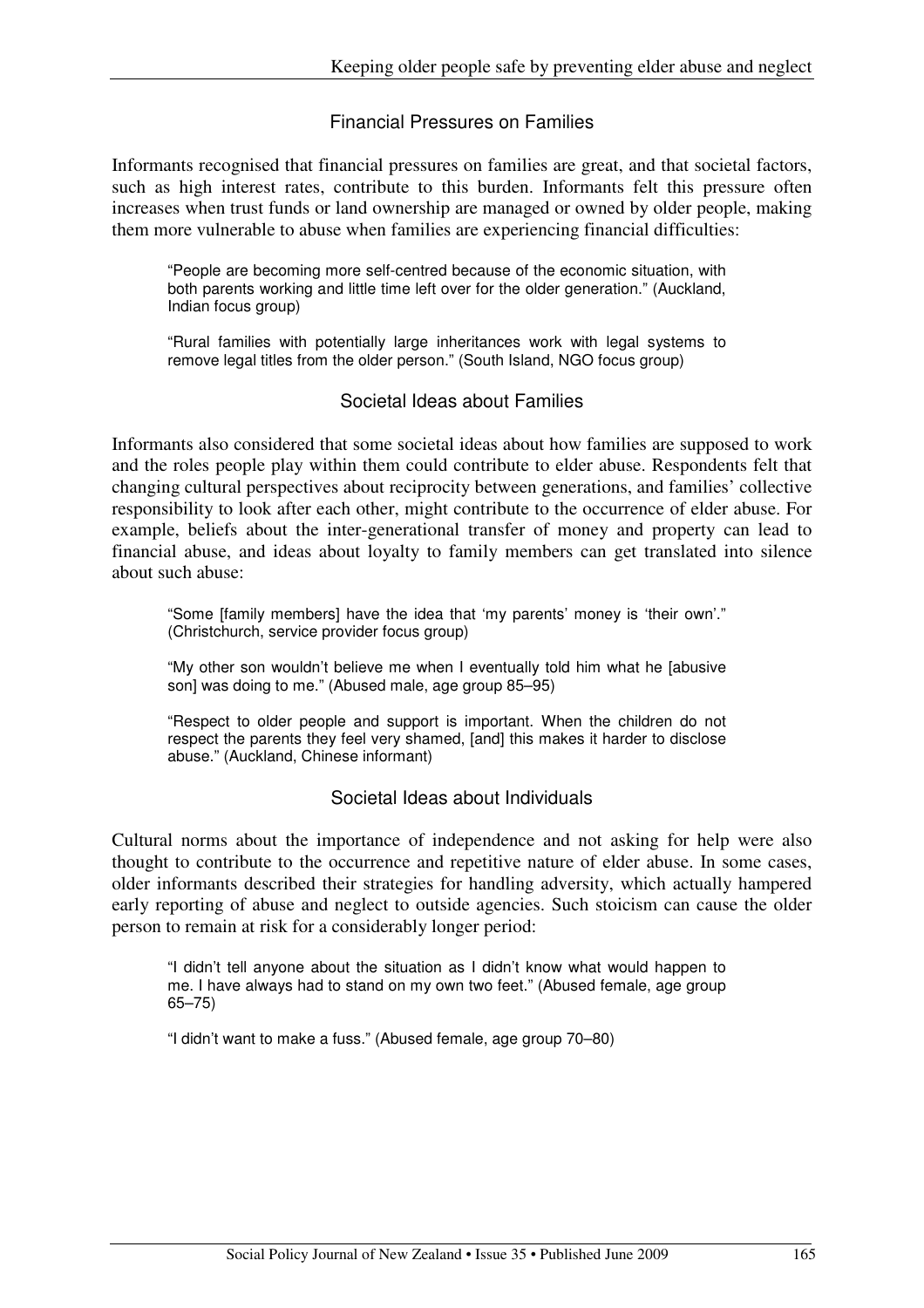# PROTECTIVE FACTORS

## Treating Older People with Respect

Fundamental respect for older people as valuable individuals in their own right was regarded as an essential protective factor by all individuals and focus group informants. They voiced a strong message that positive images of older people need to be actively identified and actively disseminated through the community. Respondents volunteered recommendations for achieving this:

"Focus on changing societal attitudes to value the person, from all members of society." (Auckland, service provider focus group)

"We need publicity about older person's rights on radio and TV." (older person, non-abused focus group)

#### Improve Public Understanding of the Ageing Process

Informants from service provider and NGO focus groups felt that there was a need for widespread public education about the ageing process and about preparation for positive ageing. They felt that people need better information in order to plan for financial needs and pragmatic considerations (such as enduring powers of attorney and housing). Information that might better equip people to address changing physical and emotional needs that arise as part of the ageing process was also considered important:

"Being well informed about rights and different ways these rights can be used when one becomes disabled or dependent on others for support and care will not only empower the older people but also be a way of providing protection at all levels." (Auckland, service provider focus group)

Education about the Financial Needs of Older People and EPOA

Service providers and NGOs all strongly endorsed the need to foster more widespread understanding of EPOA and its correct use, and the need to foster skills for financial planning for retirement. These were seen as critical to preventing financial abuse:

"Educate the public on issues associated with preparing financially and otherwise for ageing." (Auckland, service provider focus group)

"[People] need to understand the boundaries of the EPOA." (Christchurch, service provider focus group)

#### Education about Abuse, Rights and Services

Informants agreed that in order to protect older people from abuse, educational and information services are needed that are designed to break down the marginalisation and increase the independence of older people. They felt this should take the form of providing information to the general public, families and older people themselves about the rights of older people; the caregiver benefits available to families; government policies about "positive ageing" and for those new to the country; information about the way the New Zealand legal, financial and health systems work; and what is and is not acceptable in the community.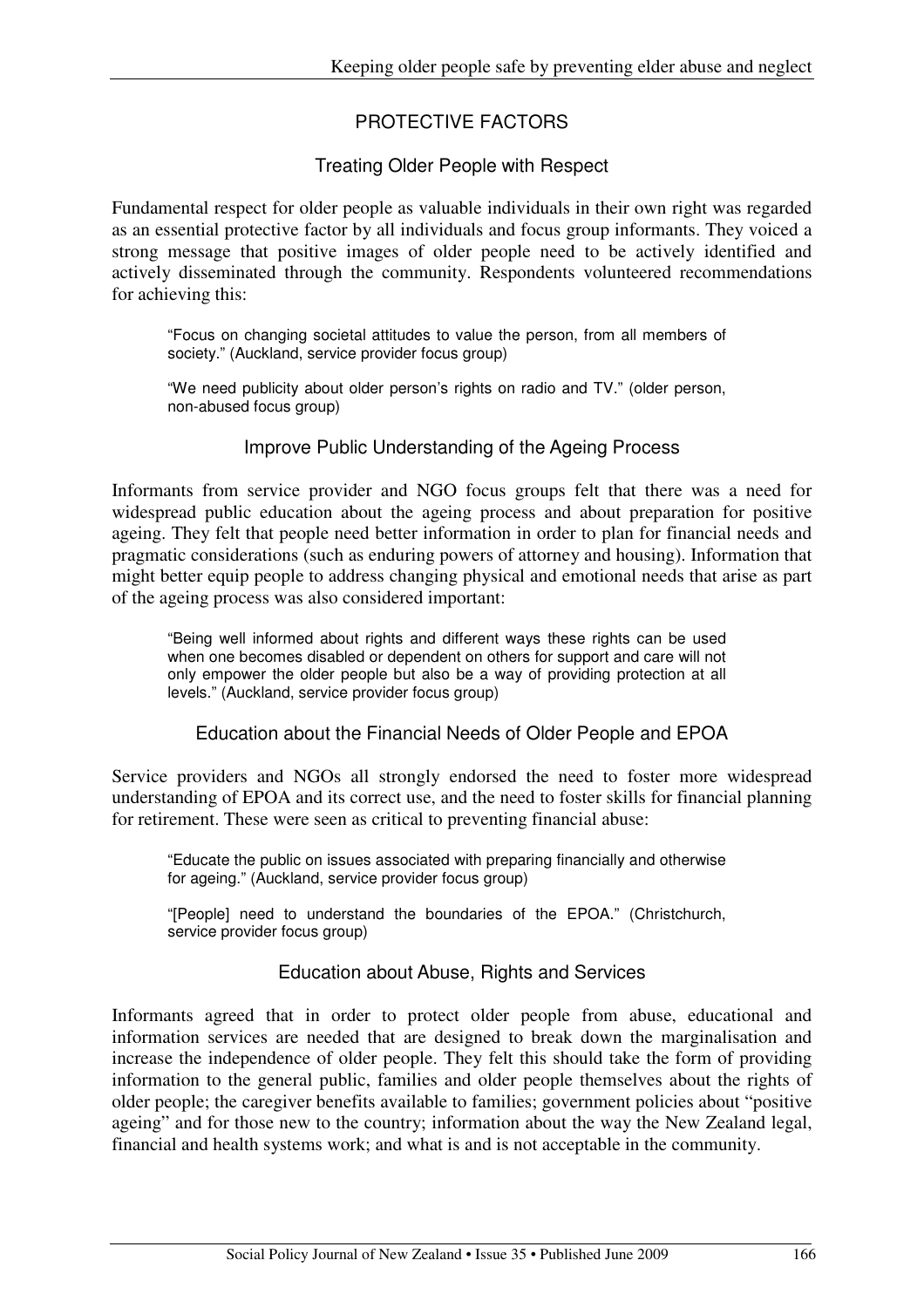"Keep talking about abuse; give it wide publicity making sure that the information is out there so everyone knows what neighbours, family and friends should be aware of. Some people cannot believe that our old people get treated like they do sometimes." (Auckland, Pacific non-abused focus group)

"Set up a Helpline that is confidential, where older people can call and talk about the abusive situation." (Non-abused focus group)

Improve the Coordination of Policy and Services

Both service providers and individuals identified a need for better coordination of services and policy:

"A central hub of services to enhance power and the notice taken." (NGOs Wellington)

"Set up special professional groups for working with elder people – health professionals, social workers, community and church leaders." (Auckland, Chinese informant)

"Implement the Positive Ageing Strategy." (Christchurch, service provider focus group)

# **DISCUSSION**

This article summarises some of the societal-level factors that were thought to contribute to, or potentially ameliorate risk of, elder abuse as conceptualised by older people who have experienced abuse, older people within the community, and those who provide services to older people. Although societal-level factors are clearly only part of the picture – with the likelihood of elder abuse and neglect also influenced by factors within local communities, families and individuals themselves – we have elected to focus on these findings as the most likely to provide guidance about the contributions that social policy can make to minimise the likelihood of elder abuse and neglect occurring in New Zealand. For a discussion of risk and protective factors at other ecological levels, the reader is referred to the full report (Peri et al. 2008).

Strong themes emerged about the undervaluing of older people in society as a whole. This was linked with the perceived lack of productivity of people who are no longer in paid employment. Participants in this study overwhelmingly endorsed the need to promote more positive images of older people, and to develop a culture of respect and valuing of the unique contribution of older people as leaders, volunteers and caregivers in New Zealand society.

Societal influences that increase the risk of abuse were seen as being embedded in what is commonly termed ageism. Ageism as a term was coined in the mid-twentieth century to explain the "systematic stereotyping of and discrimination against people because they are old" (Calasanti 2005:8). Although other forms of discrimination, such as racism and sexism, have attracted a great deal of attention, there has been a dearth of research on ageism. It has been suggested by Norman (1987) that age prejudice is still considered socially acceptable. Current thinking in New Zealand society is that older people are different from others, based on assumptions or stereotypes relating to their age (Ministry of Social Development 2007b). Stereotypes are problematic because they allow little room for individual variation, and negative stereotypes generally receive more publicity than do the favourable characteristics associated with the same groups of people.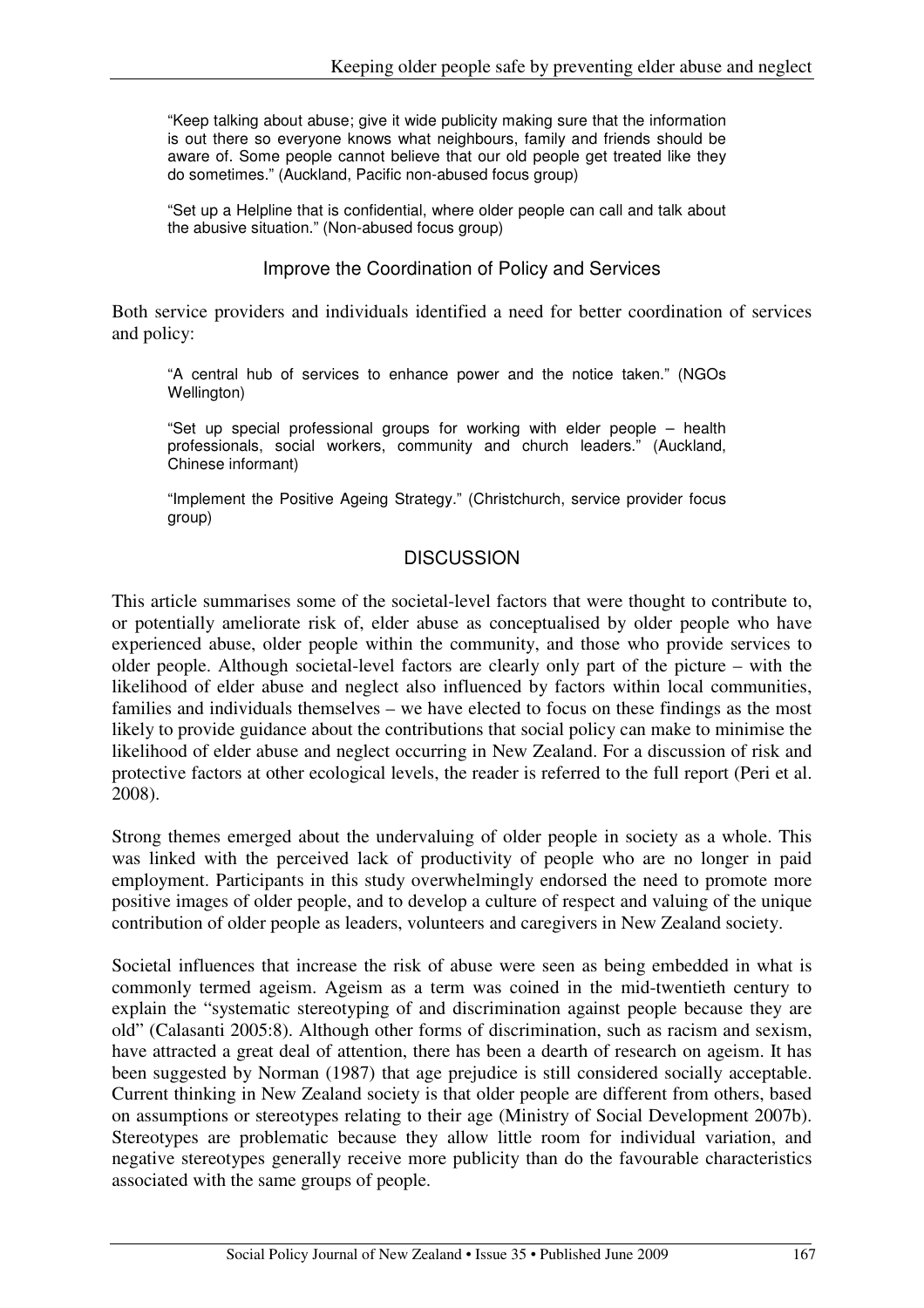Featherstone and Hepworth (1990) found that stereotypes and prejudices associated with ageism are socially rather than biologically determined. The social construction of "old age" is strongly determined by the way older people are portrayed, with negative depictions often instilled by a process of socialisation through language, religion, literature, the media and the practices of medical institutions and social services. Currently, common societal portrayals of older adults are that they are "lesser beings", asexual, intellectually inflexible and at the same time forgetful and unproductive (Featherstone and Hepworth 1990). This strongly suggests that it is the social construction of old age that is more damaging to older people than the biological ageing process itself.

On the flip side, a study that explored factors critical to independence in old age identified that where older people are viewed positively, they are more likely to play active and useful roles in society, be assertive and confident, have good mental health, and be less at risk of isolation and depression (Dwyer et al. 2000). All informants in the present study recognised the need to promote more positive images of older people and to develop an overall culture of respecting and valuing the unique contributions that older people can make. In particular, it was felt that contributions to society other than participation in the paid workforce need to be recognised, and that contributions such as caregiving and human connection in various contexts (to an older person, or by an older person caring for others such as grandchildren) need to be valued more highly. Valuing of, and respect for, older people was seen as being most likely to occur in a society in which the old and the young are well integrated. Pressure groups and social movements such as Grey Power are beginning to raise questions about the rights of older people more widely in the community. One way in which this movement has operated is to feature images that present old age as an active continuing phase of consumerism.

Current high-level societal issues such as the cost of living and the limited availability of care-givers were seen as contributing to the pressures on families, which in turn can create environments where elder abuse and neglect are more likely to occur. In particular, respondents noted that pressures on adult family members to be in paid employment can limit opportunities for even close, supportive families to provide care for older people. Various studies have shown that the role of women as key informal carers has been reduced by increased labour market participation (Hand 1999). The evidence clearly shows that the demands on these women are increasing, including the necessity to juggle time and energy commitments. Davey and Keeling (2004), in a recent survey of employees of the Christchurch and Wellington City Councils, found that about 9.2% of those sampled (3,800) provide care to an elderly family member, and that the majority had been involved in longterm caring periods of three months or more. They also found that although working carers provided the care willingly, female carers were found to have more negative attitudes about the caring than men. Negative attitudes increased with the time spent caring for an elderly family member and the condition of the older person. For example, caring for an older person with a cognitive impairment increased the likelihood of developing negative attitudes.

Clearly the current social and economic trends, combined with an ageing population, are likely to put considerable stress on the availability of family care for older people. This raises a key policy issue regarding the potential vulnerability of particular groups of older people. Possible groups who may face increased risk under these circumstances include: frail Pākehā women with limited intact relationships; those who do not live in close proximity to, or who do not have, children; and those with limited financial resources. To address this need, it has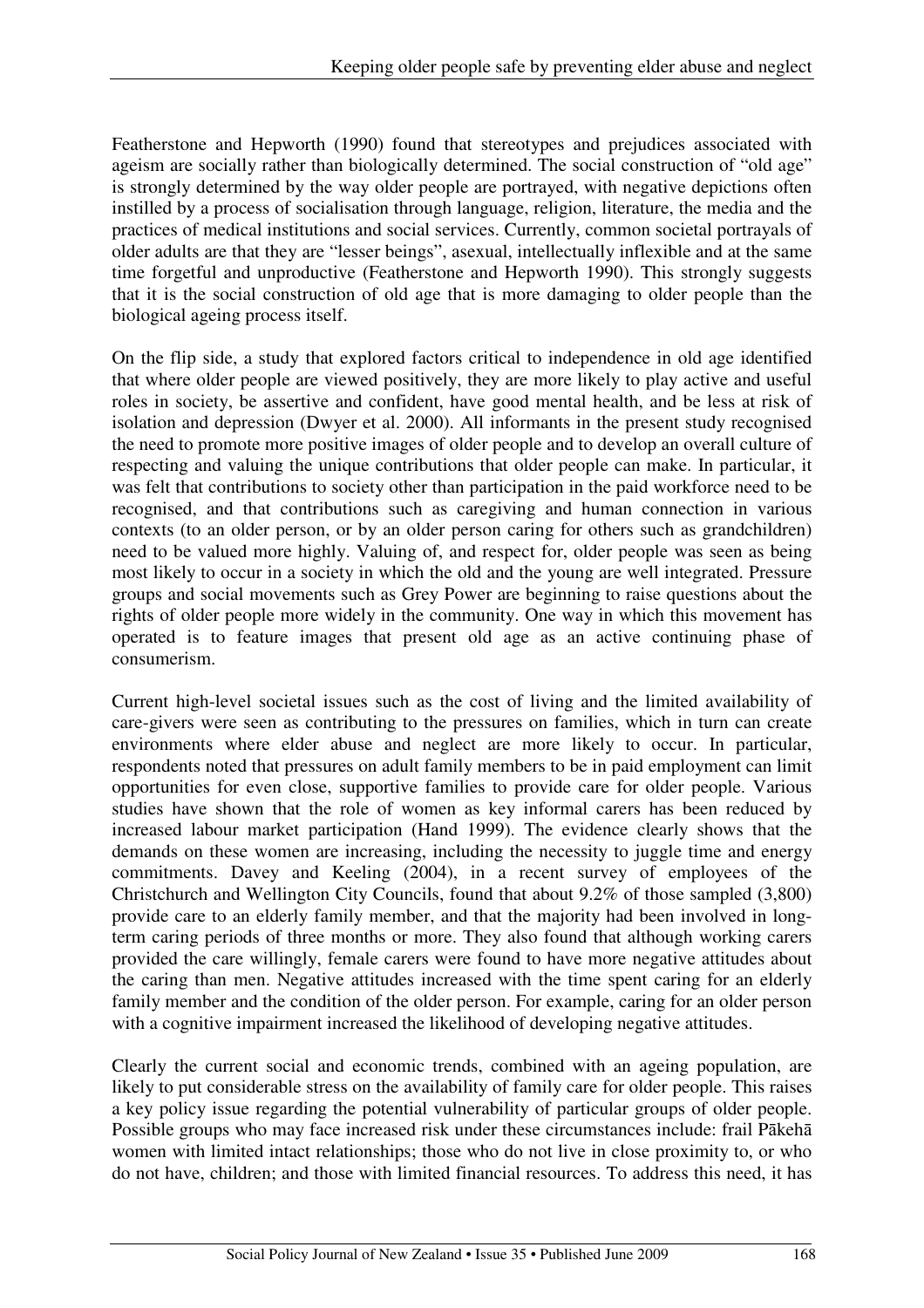been increasingly suggested that attention needs to be given to the provision of formal care to older people, as a buffer to provide more work/life balance for informal carers in order to reduce the pressure on inter-family relationships. However, if this option is to reduce the problem of elder abuse and neglect, it is clear that the care provided needs to be of a high quality (Petrie 2006). Robust monitoring of service provision may go some way towards reducing the overall risk for these specific groups of older people.

In situations of informal care by the family, as well as during provision of formal care support, particular attention will also need to be paid to cultural requirements. Evidence has shown that uptake of formal health services and use of support services is low among kaumātua<sup>2</sup> and kuia<sup>3</sup>, perhaps due to attitudinal barriers founded on historical distrust associated with negative past experiences (Durie 1977). Older adults from other ethnic communities have also reported profound inequity in terms of accessing health services (Mutchler and Burr 1991). These potential barriers will need further consideration in policy and service provision planning. For example, an understanding of the social networks within cultural groups should be taken into account when planning services. Informants in this study suggested targeting funding through ethnic community groups who were already providing services in positive ageing but needed more government support. Māori kinship networks such as whānau and hapū, as well as specific community Māori services, may be better utilised by kaumātua and kuia.

Ideologies about love and respect within families are challenging ideologies about the ways families and individuals are supposed to behave. For example, ideas about the intergenerational transfer of wealth may contribute to the occurrence of elder abuse in relation to financial abuse. Recent evidence has shown that the property boom experienced over recent decades has provided a pool of inheritance money. This large pool of inheritance wealth has made older family members more vulnerable to financial abuse (Petrie 2006). This was identified as a risk factor in this report, with older people often refusing to report such abuse because of family loyalty and personal independence, which contributes to the silence about abuse.

# IMPLICATIONS FOR POLICY

Overall, this research has highlighted a need for more concerted efforts to help individuals and families to prepare for positive ageing. Some of the strands needed to achieve this were: increased understanding of age-related changes in order to prepare for physical, psychological, emotional and social changes, and being prepared financially. Housing policies are also crucial to ensure access to safe and supportive rental and other housing alternatives, to support diversity, and to ensure that links between housing, health and social support services are formulated. It was also felt that older people are likely to be better protected when they are well informed about their rights, particularly in relation to their legal rights in such matters as enduring powers of attorney.

Many of the policy platforms put in place by the Labour-led coalition from 1999 to 2008 are supportive of these identified needs, and simply require sustained implementation. Overall, these policies provide a strong platform for addressing many of the issues that were identified

<sup>&</sup>lt;sup>2</sup> Māori elder.

<sup>&</sup>lt;sup>3</sup> Female Māori elder.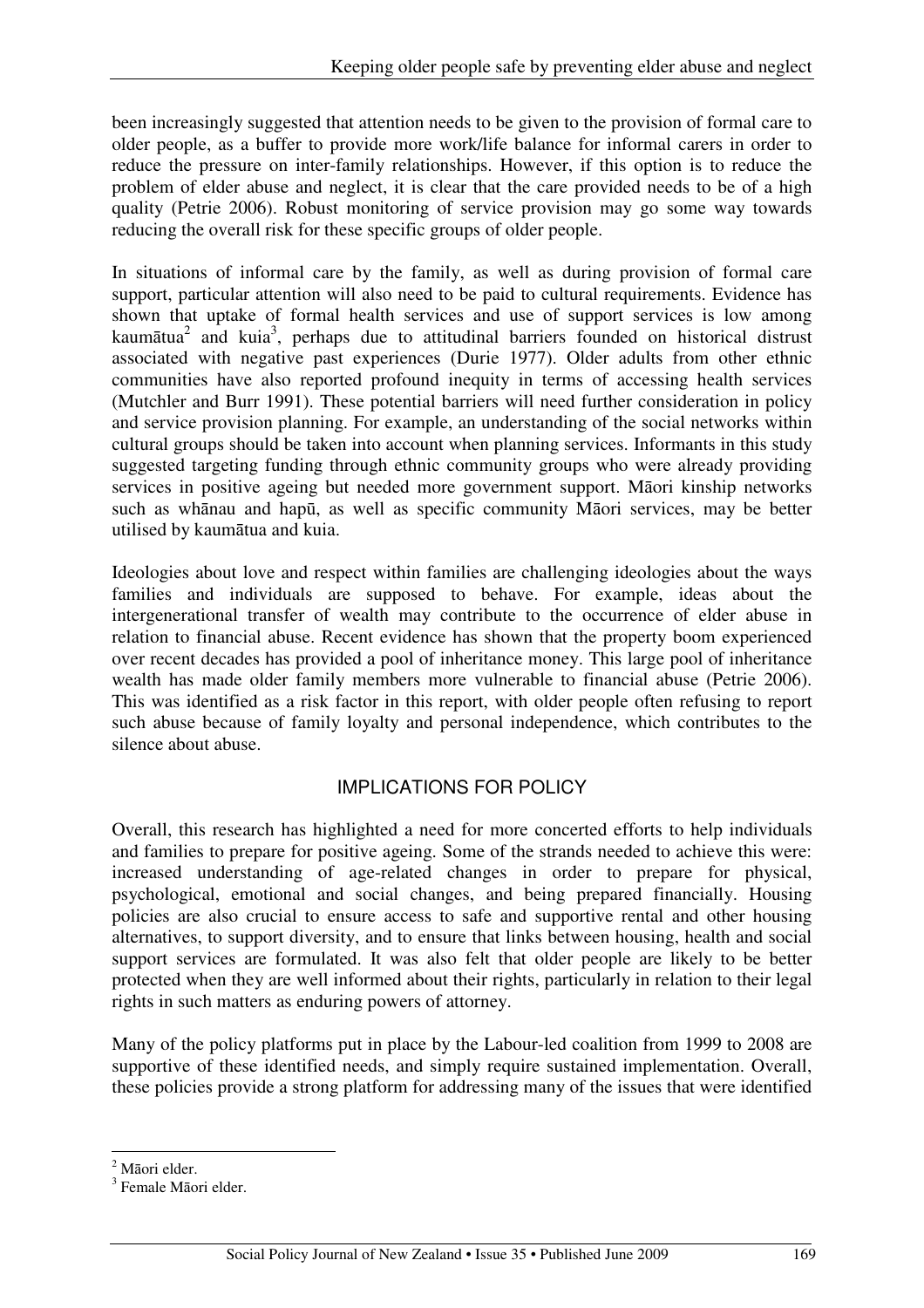in this study as contributing to elder abuse. It is hoped that they will continue to serve as signposts for future work towards addressing elder abuse and neglect.

# The Positive Ageing Strategy

The Positive Ageing Strategy articulates a vision that New Zealand will be a place where people can age positively, where older people are highly valued, and where they have opportunities to actively participate in their communities. The action plans identified in the strategy align closely with the themes identified in this research. For example, goal 8 of the Positive Ageing Strategy (Ministry of Social Policy 2001) relates to attitudes, and states that people of all ages should have positive attitudes to ageing and older people. Actions to support this goal include promoting inter-generational programmes in schools and communities, and fostering publicity campaigns that portray positive images of older people.

# Strategies to Support Individuals to Plan Financially for Retirement

KiwiSaver and the government website Sorted, run by the New Zealand Retirement Commission, represent significant steps towards helping individuals plan financially for retirement (Preston 2008) These policies are long-term investments, and are ultimately part of the strategy for assisting older people to be more financially prepared for retirement, and to reduce financial pressures on families.

# Strategies to Address Family Violence

The Taskforce for Action on Violence within Families 2006 endorsed the Families Commission's three-year research work programme to improve understanding of the nature of family violence and appropriate prevention strategies (Ministry of Social Development 2006). One of the Commission's strategic goals for 2006/07 to 2008/09 was to ensure that "significant progress has been made towards preventing family violence". An objective within this goal was that in 2006/07 the Commission would "improve the understanding of the nature of elder abuse and neglect and of appropriate and effective prevention strategies". This research was commissioned as one way of achieving that objective to add to the body of knowledge.

# **CONCLUSIONS**

This paper reports on the societal perspective of elder abuse and neglect, which was part of a larger research project that explored the risk and protective factors of older people living in New Zealand. The findings from this study suggest that many of the current policy platforms are on track, but that they require sustained implementation efforts if they are to achieve the reduction of elder abuse and neglect required.

# **REFERENCES**

Age Concern NZ (2005) *Age Concern Elder Abuse and Neglect Prevention Services: An Analysis of Referrals for the Period: 1 July 2002 to 30 June 2004*, Age Concern New Zealand Inc., Wellington.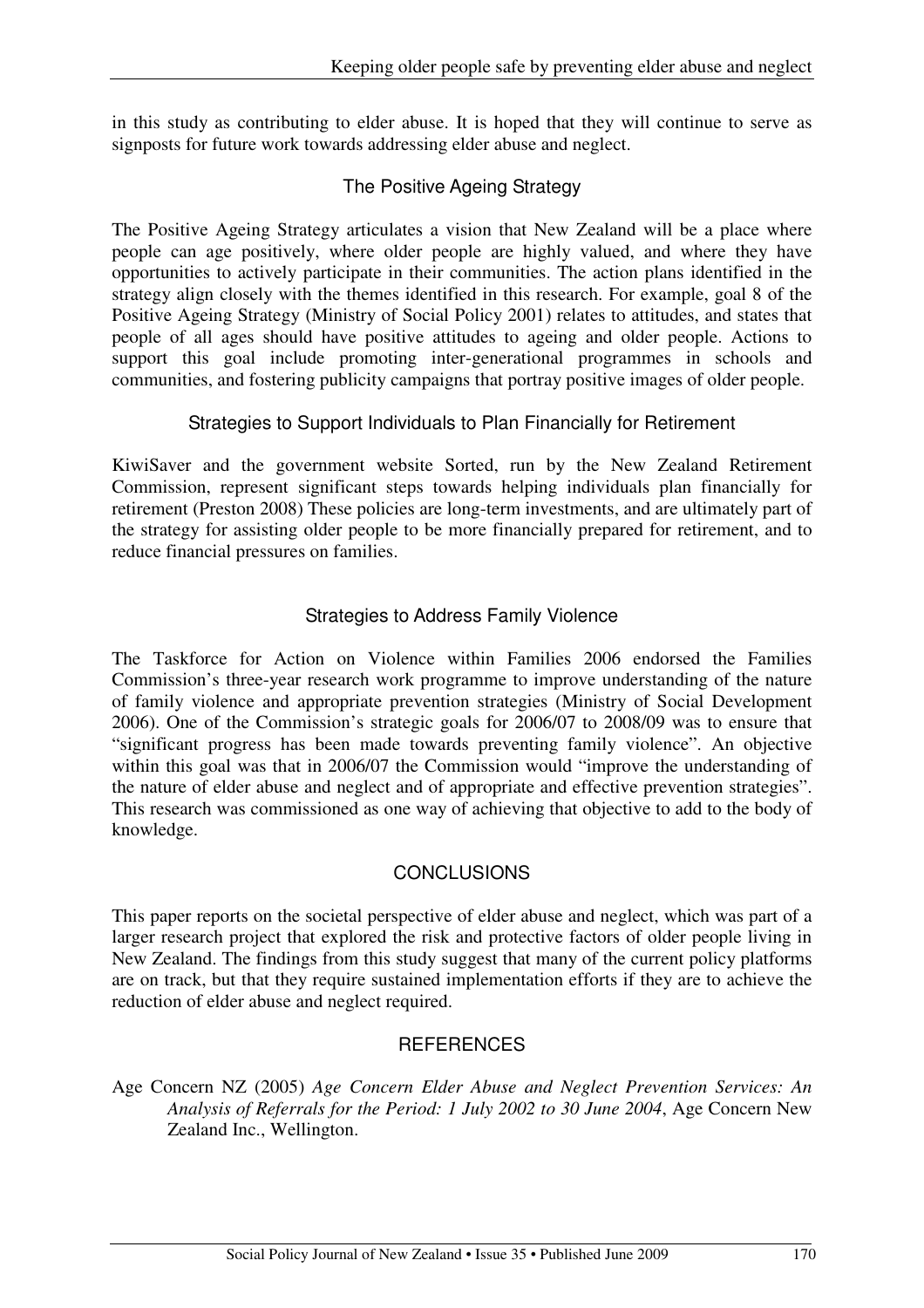- Bryant, J. (2003) *The Ageing of the New Zealand Population, 1881–2051*, Working Paper 03/27, Treasury, Wellington, www.treasury.govt.nz/wrokingpapers/2003/twp03- 27.pdf.
- Calasanti, T. (2005) "Ageism, gravity, and gender: Experiences of aging bodies" *Generations*, 29(3):8–12.
- Creswell, J. (2003) *Research Design: Qualitative, Quantitative and Mixed Methods Approaches*, Sage Publications, London.
- Davey, J. and S. Keeling (2004) *Combining Work and Eldercare: A Study of Employees in Two City Councils Who Provide Informal Care for Older People*, Department of Labour, Wellington, www.dol.govt.nz/PDFs/Eldercare.pdf.
- Durie, M. (1977) "Maori attitudes to sickness, doctors and hospitals" *New Zealand Medical Journal*, 86(2):483–485.
- Dwyer, M., A. Gray and M. Renwick (2000) *Factors Affecting the Ability of Older People to Live Independently*, Ministry of Social Policy, Wellington.
- Fanslow, J. (2005) *Beyond Zero Tolerance: Key Issues and Future Direction for Family Violence Work in New Zealand*, Families Commission, Wellington.
- Featherstone, M. and M. Hepworth (1990) "Images of ageing" J. Bond and P. Coleman (eds.) *Ageing in Society*, Sage Publications, London.
- Hand J. (1999) "Community caring: The state, the family and ageing people with intellectual disability" *New Ethicals Journal*, Vol 2,12: 13–19.
- Krug, E.L., L. Mercy, J. Zwi and R. Lozano (2002) *World Report on Violence and Health*, World Health Organisation, Geneva.
- Lachs, M., C. Williams, S. O'Brien and R. Horwitz (1997) "Risk factors for reported elder abuse and neglect: A nine year observational cohort study" *Gerontologist*, 37:469– 474.
- Lachs, M.S. and K. Pillemer (2004) "Elder abuse" *Lancet*, 64:1263–1272.
- Ministry of Social Development (2006) Taskforce for Action on Violence within Families, First Report, Ministry of Social Development, Wellington.
- Ministry of Social Development (2007a) *Positive Ageing Indicators, 2007*, Ministry of Social Development, Wellington.
- Ministry of Social Development (2007b) *The Social Report: Te Purongo Oranga Tangata, 2007*, Ministry of Social Development, Wellington.
- Ministry of Social Policy (2001) *The New Zealand Positive Ageing Strategy: Towards a Society of All Ages*, Senior Citizens Unit, Ministry of Social Policy, Wellington.
- Mutchler, J. and J. Burr (1991) "Racial differences in health and health care services utilisation in later life: The effects of socioeconomic status" *Journal of Health and Social Behaviour*, 32(2):342–356.
- Norman, A. (1987) *Aspects of Ageism: A Discussion Paper*, Centre for Policy on Ageing, London.
- Office for Senior Citizens, Ministry of Social Development (2008) *The New Zealand Positive Ageing Report and Plan*, Ministry of Social Development, Wellington.
- Peri, K., J. Fanslow, J. Hand, J. Parsons (2008) *Elder Abuse and Neglect: Exploration of Risk and Protective Factors*, Families Commission, Wellington.
- Petrie, M. (2006) "Implications of population ageing for families" in J. Boston and J. Davey (eds.) *Implications of Population Ageing*, Institute of Policy Studies, Victoria. University of Wellington, Wellington.
- Preston, D (2008) *Retirement Income in New Zealand: the historical context*, Retirement Commission, Wellington.